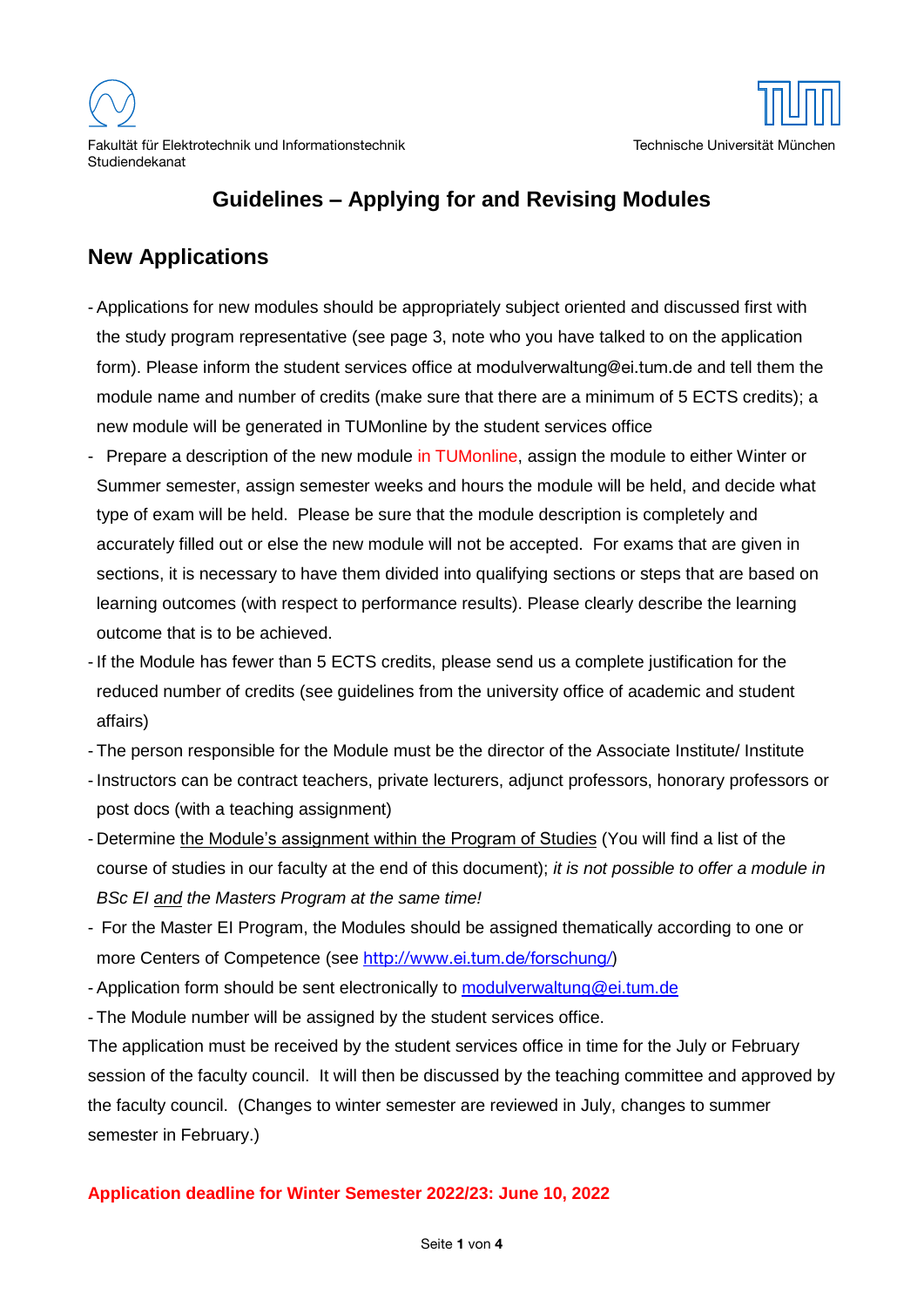

## **Revisions**

- Please use the form "Application for changes in the Module Catalog"*("Antrag auf Änderung im Modulkatalog"*) for each change (including deletions).
- Please discuss the intended changes with the study program representative (see page 3, note who you have talked to on the application form): this is important for the overall organization of the course of studies; smaller changes (for example changing what kind of exams will be held) do not need to be discussed.
- Please inform the the student services office at [modulverwaltung@ei.tum.de](mailto:modulverwaltung@ei.tum.de) and tell them the kind of revision planned; they will decide if a new module has to be created or if a version of the "old" module is sufficient
- Edit the module description in TUMonline
- It is also very important to check if the information about the Module exists in the recommended Program of Study of the BSc EI; new Modules or changes to existing Modules will also need to be updated in those recommendations as well
- Please also check to see if the revised Module will be available to students in degree programs of other departments so that they can be informed of changes as well
- Application form should be sent electronically to [modulverwaltung@ei.tum.de](mailto:modulverwaltung@ei.tum.de)

The application must be received by the student services office in time for the July or February session of the faculty council. It will then be discussed by the teaching committee and approved by the faculty council. (Changes to winter semester are reviewed in July, changes to summer semester in February.)

**Application deadline for Winter Semester 2022/23: June 10, 2022**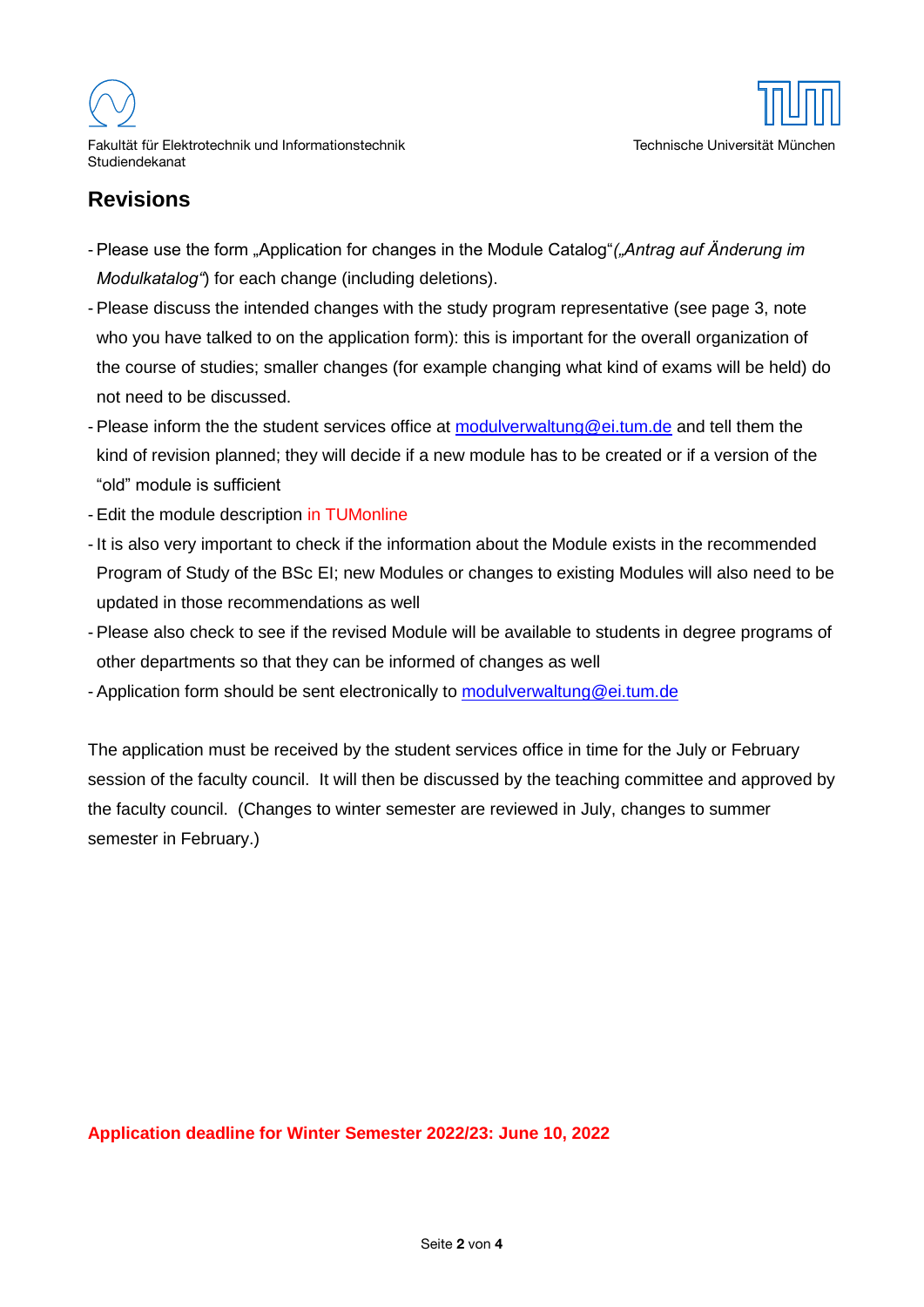

Fakultät für Elektrotechnik und Informationstechnik Technische Universität München Studiendekanat

Examples of Module Descriptions

See TUMonline  $\rightarrow$  TUM Department of Electrical and Computer Engineering  $\rightarrow$  Teaching & Research  $\rightarrow$  Module Catalog

## **Study Program Representatives**

See application form

## **Calculating Credits**

ECTS Credits are calculated based on the actual workload that is made up of course attendance and time spent studying individually.

1 Credit = 30 h; calculated using 15 weeks per semester; a module with 3 SWS contact hours (45 h) needs 105 self-study hours to count for 5 Credits (150 h).

In the APSO there is a prescribed Module size of 5-12 credits. Exceptions to this rule must be justified.